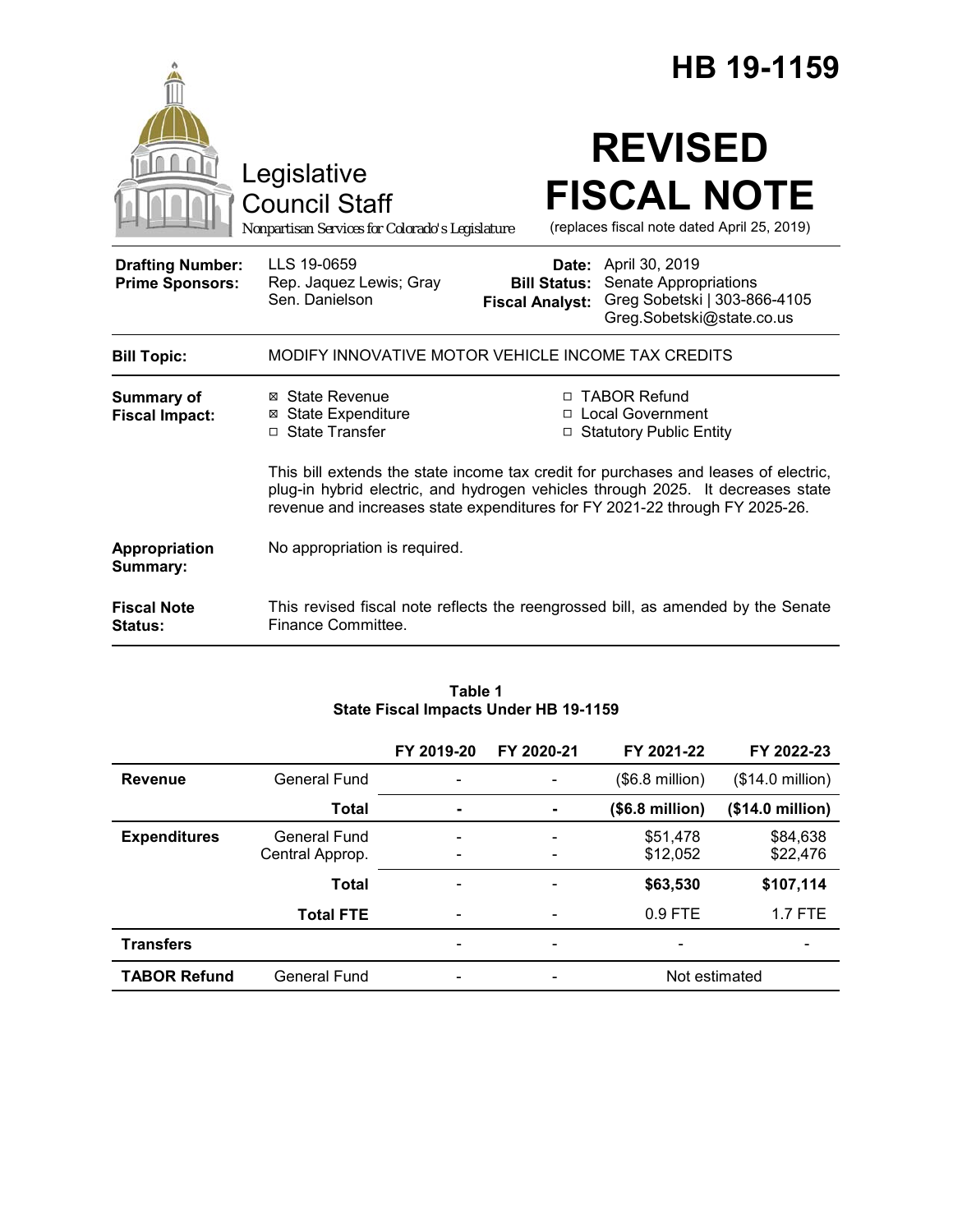# **Summary of Legislation**

The state allows a refundable, transferable income tax credit for purchasers and lessees of innovative passenger vehicles and trucks, including for example vehicles powered by electricity, natural gas, and hydrogen. Under current law, the amount of credit available for each purchaser or lessee is scheduled to be reduced in 2020, further reduced in 2021, and unavailable beginning in 2022. This bill modifies the income tax credit for electric and plug-in hybrid electric passenger vehicles and trucks, and the credit for hydrogen passenger vehicles, by extending the credit for tax years 2022 through 2025.

Table 2 presents the value of the tax credit by tax year for purchases and leases of each electric, plug-in hybrid electric, and hydrogen vehicle for tax years 2022 through 2025 under HB 19-1159.

#### **Table 2 Tax Credits for Purchases and Leases of Electric, Plug-In Hybrid Electric, and Hydrogen Vehicles under Current Law and HB 19-1159**

| <b>Tax Year</b>                                                                                        | 2022                | 2023               | 2024               | 2025               |
|--------------------------------------------------------------------------------------------------------|---------------------|--------------------|--------------------|--------------------|
| <b>Electric and Hydrogen Passenger Vehicles</b><br><b>Purchased Vehicles</b><br><b>Leased Vehicles</b> | \$2,500<br>\$1.500  | \$2,000<br>\$1,500 | \$2,000<br>\$1,500 | \$2,000<br>\$1,500 |
| <b>Light Duty Electric Trucks</b><br><b>Purchased Vehicles</b><br><b>Leased Vehicles</b>               | \$3.500<br>\$1,750  | \$2,800<br>\$1.750 | \$2,800<br>\$1.750 | \$2,800<br>\$1.750 |
| <b>Medium Duty Electric Trucks</b><br><b>Purchased Vehicles</b><br>Leased Vehicles                     | \$5,000<br>\$2,500  | \$4,000<br>\$2,500 | \$4,000<br>\$2.500 | \$4,000<br>\$2,500 |
| <b>Heavy Duty Electric Trucks</b><br><b>Purchased Vehicles</b><br>Leased Vehicles                      | \$10,000<br>\$5,000 | \$8,000<br>\$5,000 | \$8,000<br>\$5,000 | \$8,000<br>\$5,000 |

**Leases of vehicles by transportation network companies.** For tax years 2019 through 2025, the bill allows transportation network companies, also known as rideshare companies or ride-hailing services, to qualify for the vehicle purchase credits, as opposed to the vehicle lease credits, for long-term leases of passenger vehicles entered into in order to offer short-term rentals to their drivers.

# **State Revenue**

The bill is expected to decrease General Fund revenue for FY 2020-21 through FY 2025-26 by the amounts shown in Table 3. The estimate for FY 2021-22 reflects a half-year impact for the increased credit made available in tax year 2022. The estimate for FY 2025-26 reflects a half-year impact for the extended tax credit in tax year 2025. Estimates for the other years reflect full-year impacts of the extended credit. The bill reduces income tax revenue, which is subject to TABOR.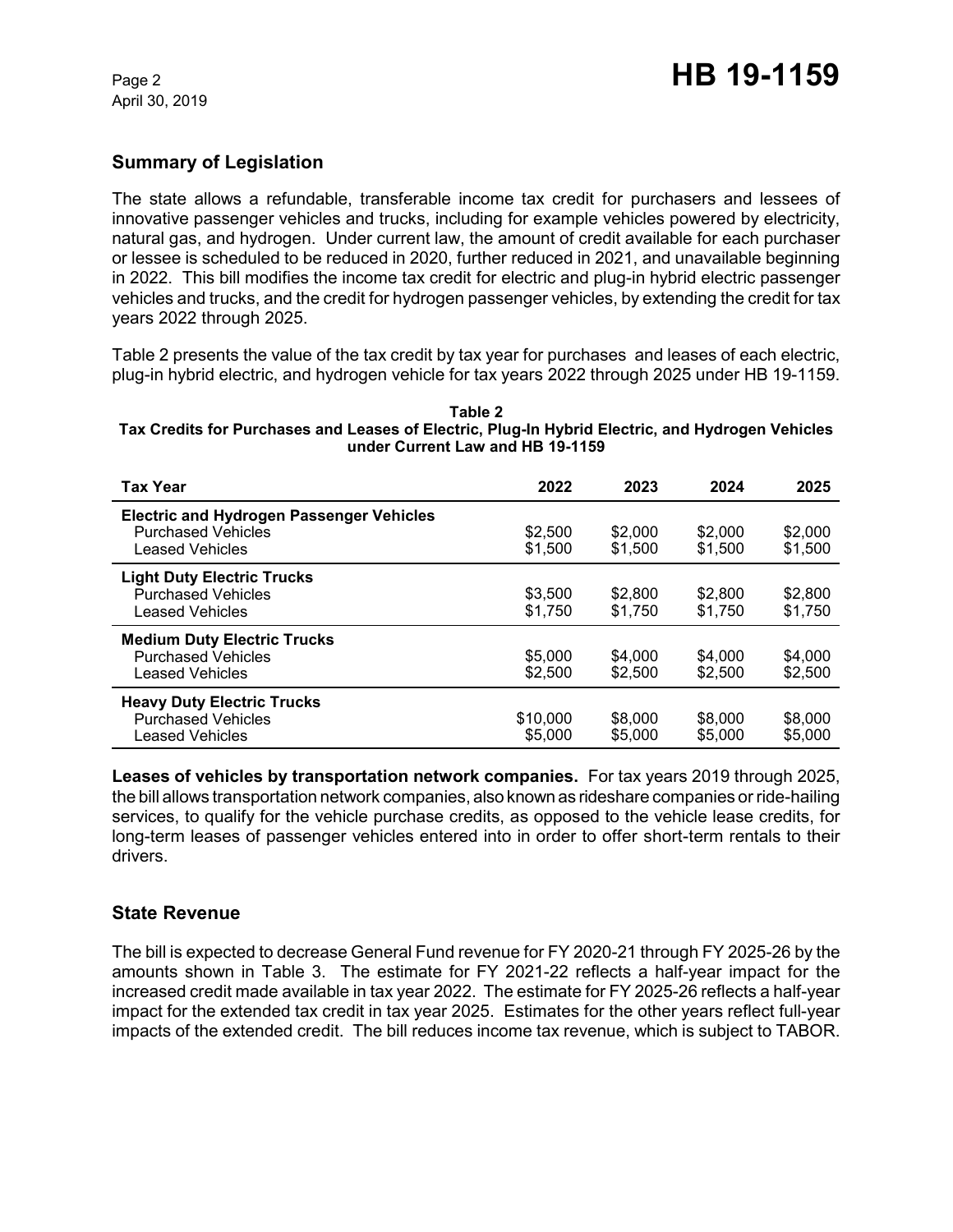#### **Table 3 Revenue Impacts of the Tax Credit for Purchased and Leased Electric, Plug-in Hybrid Electric, and Hydrogen Vehicles under Current Law and HB 19-1159**

|                                  | FY 2021-22                           | FY 2022-23                                            | FY 2023-24                | FY 2024-25       | FY 2025-26       |
|----------------------------------|--------------------------------------|-------------------------------------------------------|---------------------------|------------------|------------------|
| <b>Current Law</b><br>HB 19-1159 | (\$6.1 million)<br>$($12.9$ million) | $\overline{\phantom{0}}$<br>$($14.0 \text{ million})$ | $($15.0 \text{ million})$ | (\$16.6 million) | $($8.7$ million) |
| <b>Net Revenue</b><br>Impact     | (\$6.8 million)                      | (\$14.0 million)                                      | (\$15.0 million)          | (\$16.6 million) | $($8.7$ million) |

**Assumptions.** Under current law, electric, plug-in hybrid electric, and hydrogen vehicles are estimated to account for 86 percent of the 3,064 credits allowed for tax year 2016 based on national vehicle sale statistics reported by the U.S. Department of Energy. Based on historical trends reported by the Department of Revenue, the number of qualifying purchases and leases is assumed to grow 10.5 percent annually through 2025. Within the number of qualifying purchases and leases, the shares of passenger vehicles and trucks of each weight class are assumed to remain constant. Credits claimed under the bill are expected to average \$2,840 in tax years 2021 and 2022, and \$2,691 in tax years 2023 through 2025.

To the extent that electric, plug-in hybrid electric, and hydrogen vehicle sales grow more or less quickly than in prior years, the decrease in General Fund revenue will be greater than or less than estimated.

# **State Expenditures**

The bill increases General Fund expenditures for the Department of Revenue by \$63,530 and 0.9 FTE in FY 2021-22 and \$107,114 and 1.7 FTE in FY 2022-23 and subsequent years. Expenditures are expected to continue through FY 2025-26. These costs are summarized in Table 4 and explained below.

|                               |                   | FY 2021-22 | FY 2022-23     |
|-------------------------------|-------------------|------------|----------------|
| <b>Department of Revenue</b>  |                   |            |                |
| <b>Personal Services</b>      |                   | \$45,623   | \$83,023       |
| <b>Operating Expenses</b>     |                   | \$855      | \$1,615        |
| <b>Computer Programming</b>   |                   | \$5,000    |                |
| Centrally Appropriated Costs* |                   | \$12,052   | \$22,476       |
|                               | <b>Total Cost</b> | \$63,530   | \$107,114      |
|                               | <b>Total FTE</b>  | 0.9 FTE    | <b>1.7 FTE</b> |

### **Table 4 Expenditures Under HB 19-1159**

 *\* Centrally appropriated costs are not included in the bill's appropriation.*